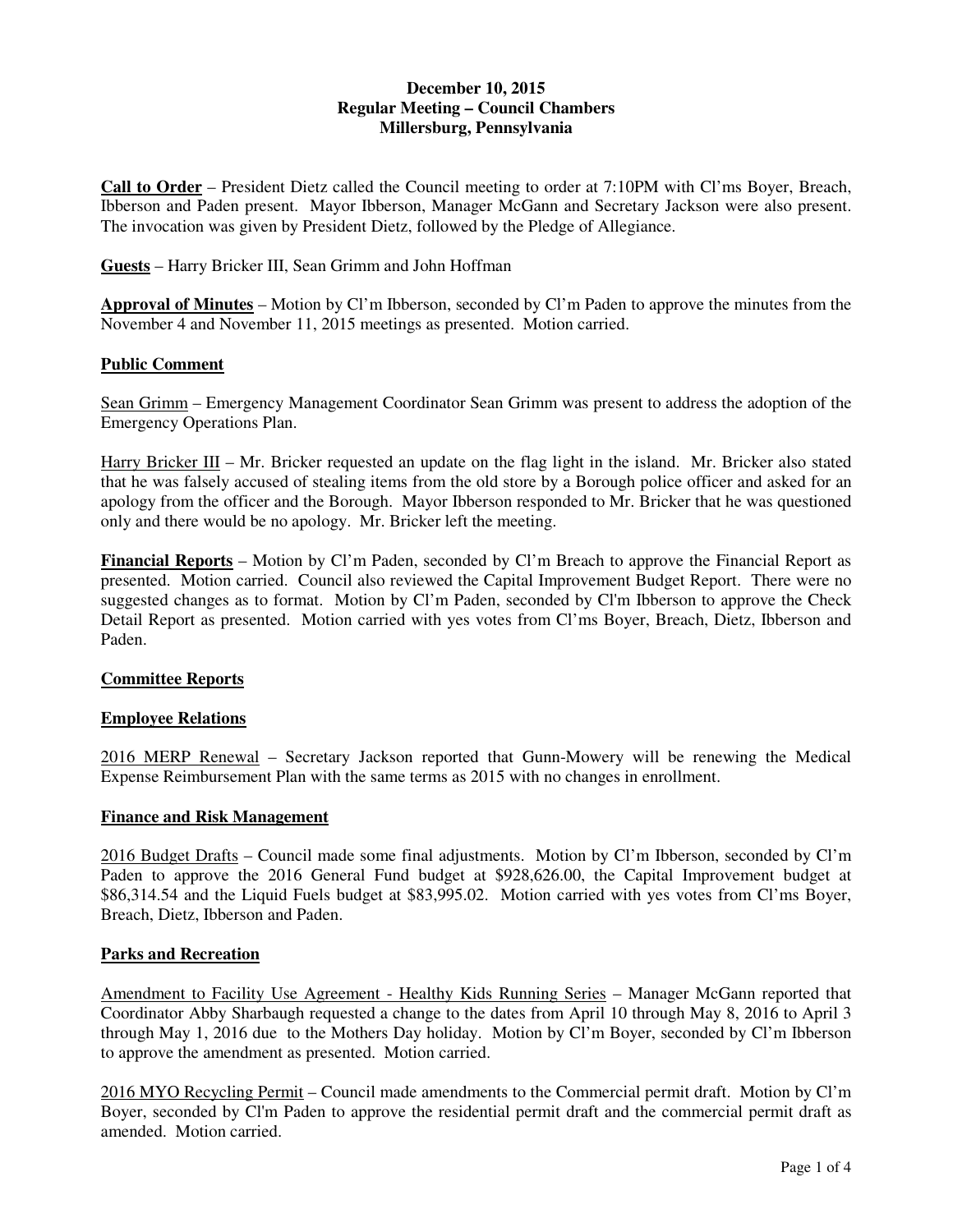Seal Park Pathways Grant – The Borough had previously submitted a grant application for work on the macadam walkways and the parking lot at Seal Park, which was denied. One of the entities awarded funding has declined to accept. This puts the Borough back in contention for funding. A decision will be forthcoming.

River Front Park Pipes – Cl'm Breach questioned the status of the pipes piled in the Park. Cl'm Boyer responded that final disposition is undecided at this time.

# **Property**

Purchase of Safety Equipment – Manager McGann reported that he would like to purchase lock-out/tag-out kits and a flame-proof storage cabinet from Ark Safety for \$1,434.45. Motion by Cl'm Breach, seconded by Cl'm Boyer to approve the expenditure as presented. Motion carried with yes votes from Cl'ms Boyer, Breach, Dietz, Ibberson and Paden.

Knight Security Systems, Inc. Monitoring Agreement – Knight Security has bought out Central Penn Security Systems, who the Borough contracts through for fire and security alarm system monitoring services. The new contract with Knight was received and Manager McGann reported that there are no changes in price. Motion by Cl'm Breach, seconded by Cl'm Ibberson to approve the agreement. Motion carried with yes votes from Cl'ms Boyer, Breach, Dietz, Ibberson and Paden.

Millersburg Area Authority Drapes – Cl'm Breach reported that the Authority has taken down drapes in the Manager's office and would like to take down two more sets in the conference room, due to their deteriorating condition. Council directed Secretary Jackson to advise the Authority to dispose of them. Council also directed Manager McGann to have the Public Works crew install the storm windows in those areas as one of their yearly building maintenance tasks.

## **Public Safety**

Humane Society 2016 Contract – Manager McGann reported that the new contract calls for a \$250 contract fee. Council agreed to include both options of animal emergency rescue services and pick-up services. Motion by Cl'm Paden, seconded by Cl'm Ibberson to approve the 2016 contract including the two optional services. Motion carried with yes votes from Cl'ms Boyer, Breach, Dietz, Ibberson and Paden.

## **Streets**

Weeds on Center Street Lot – In response to a complaint, Council discussed the weeds on the Center Street side of the lot owned by Bill Hale (Parcel No.45-002-003). The matter will be revisited in the spring when vegetative growth begins.

#### **Economic Development**

Shop Small Event – President Dietz reported that the drawing for the prize winners was held prior to the meeting. The event was a success.

## **Mayor's Report**

No report.

## **Manager's Report**

Snyder Tree Service Stump Grinding – Manager McGann reported that Snyder Tree Service has quoted \$1,950 to grind two stumps in River Front Park and four stumps in Seal Park. Motion by Cl'm Boyer,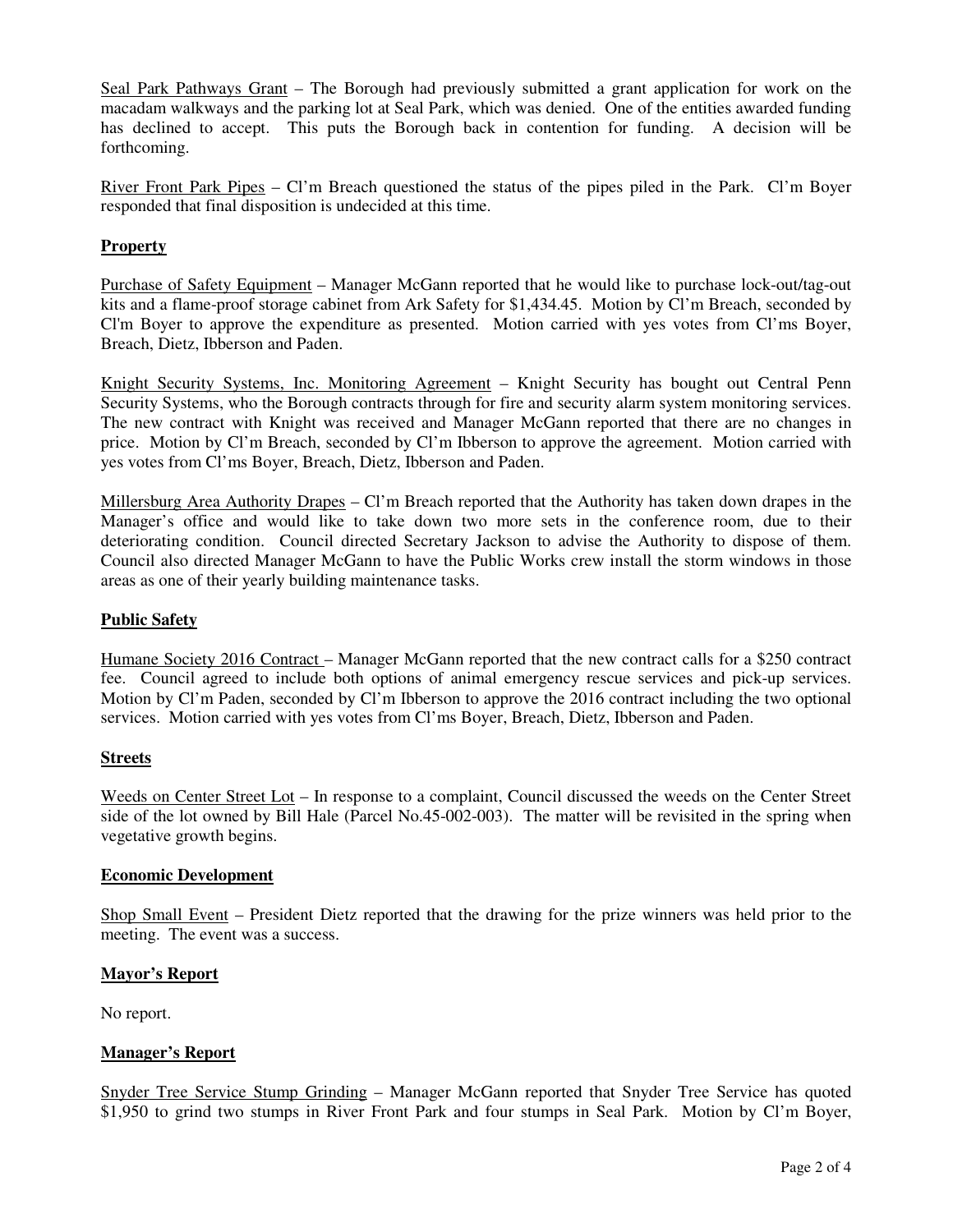seconded by Cl'm Paden to approve the quote. Motion carried with yes votes from Cl'ms Boyer, Breach, Dietz, Ibberson and Paden.

President Dietz called an executive session at 9:00PM for Council to discuss an employee relations matter and a legal matter. Mr. Grimm and Mr. Hoffman left Council Chambers. President Dietz called the meeting back into regular session at 9:35PM.

# **Unfinished Business**

Final Approval on Millersburg Area School District Subdivision Plans – Manager McGann reported that the plans have not been received and the matter was tabled.

Amendment to State Street Storm Sewer Project Grant – Manager McGann reported that the amendment covers the additional engineering costs which were necessary. Motion by Cl'm Ibberson, seconded by Cl'm Paden to approve Amendment No. 1 to the Subrecipient Agreement between Dauphin County and the Borough for the storm sewer relocation. Motion carried.

Brinjac Engineering Invoice – State Street Storm Sewer Project – Motion by Cl'm Paden, seconded by Cl'm Ibberson to authorize Manager McGann to submit Brinjac Engineering's invoice for \$53,000 to Dauphin County for payment. Motion carried.

## **New Business**

Abuse and Molestation Policy – The policy was tabled for further review with possible incorporation into the employee manual. Deibler, Straub and Troutman has quoted \$125 to add this coverage. Motion by Cl'm Ibberson, seconded by Cl'm Paden to approve the expense. Motion carried with yes votes from Cl'ms Boyer, Breach, Dietz, Ibberson and Paden.

Flood Insurance for Welcome Center - Deibler, Straub and Troutman has quoted \$519 to add this coverage. Motion by Cl'm Breach, seconded by Cl'm Ibberson to approve the expense. Motion carried with yes votes from Cl'ms Boyer, Breach, Dietz, Ibberson and Paden.

Cyber Liability Insurance Coverage – Manager McGann reported that Deibler, Straub and Troutman has quoted \$990 to add this coverage. Council agreed to consider this during next year's renewal.

2016 Wage Certifications – Council reviewed the certification as prepared by Secretary Jackson. Motion by Cl'm Breach, seconded by Cl'm Ibberson to approve the 2016 wage certification. Motion carried with yes votes from Cl'ms Boyer, Breach, Dietz, Ibberson and Paden.

Public Works Employee Evaluations – Manager McGann reported that he has completed the evaluations and that he has reviewed them with Chairman Wolfe and will review with the Public Works employees.

2016 Solvency Fee – Motion by Cl'm Ibberson, seconded by Cl'm Breach to not participate. Motion carried.

Borough Resolution No. 15-12 – Dauphin County 2015 Hazard Mitigation Plan – This resolution updates the County's Hazard Mitigation Plan. Motion by Cl'm Ibberson, seconded by Cl'm Paden to approve the resolution. Motion carried.

Borough Resolution No. 15-13 – Upper Paxton Twp./Millersburg Borough Emergency Operations Plan – This resolution approved the updates to the Emergency Operation Plan as provided by EMC Grimm. Motion by Cl'm Ibberson, seconded by Cl'm Breach to approve Borough Resolution No. 15-13. Motion carried. EMC Grimm requested that Secretary Jackson provide updated contact information and Manager McGann provide updated inventory lists of equipment.